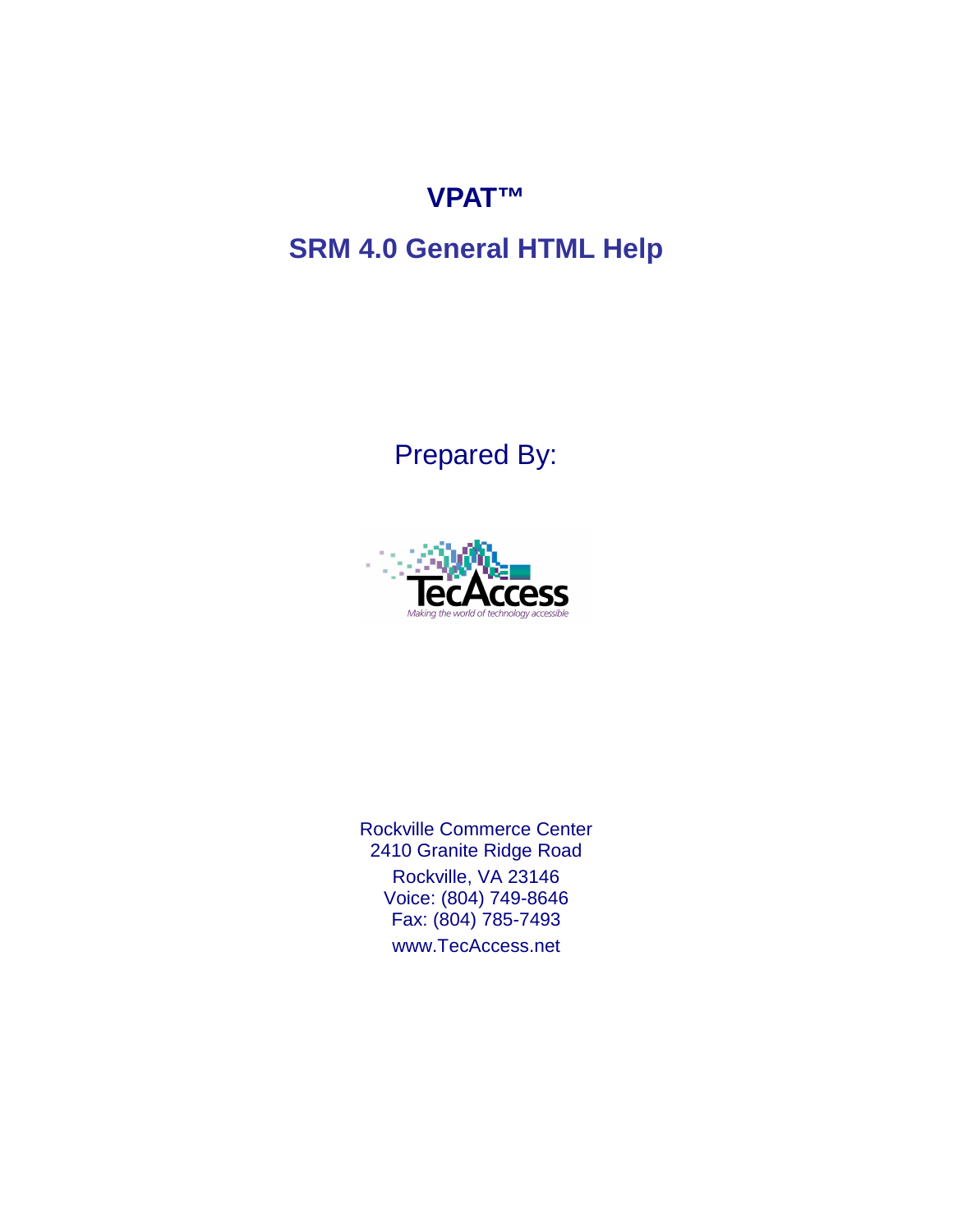## **VPAT**

### **Product: VMware** SRM General HTML Help **Components covered**: Online help **Contact for more information:** http://www.VMware.com **Date:** October 2009

| <b>Summary of Voluntary Product Accessibility Template</b>         |                                      |                                                                                                           |  |
|--------------------------------------------------------------------|--------------------------------------|-----------------------------------------------------------------------------------------------------------|--|
| <b>Criteria</b>                                                    | <b>Supporting</b><br><b>Features</b> | <b>Remarks and Explanations</b>                                                                           |  |
| Section 1194.21 Software Applications<br>and Operating Systems     | Not applicable                       | This is applicable to the online help<br>documentation. Please reference the<br>attached 1194.21 section  |  |
| Section 1194.22 Web-based Internet<br>Information and Applications | Supports with<br>exceptions          | This is applicable to the online help<br>documentation. Please reference the<br>attached 1194.22 section. |  |
| Section 1194.23 Telecommunications<br>Products                     | <b>Not</b><br>Applicable             |                                                                                                           |  |
| Section 1194.24 Video and Multimedia<br>Products                   | Not<br>Applicable                    |                                                                                                           |  |
| Section 1194.25 Self-contained, Closed<br>Products                 | Not<br>Applicable                    |                                                                                                           |  |
| Section 1194.26 Desktop and Portable<br>Computers                  | Not<br>Applicable                    |                                                                                                           |  |
| Section 1194.31 Functional<br>Performance Criteria                 | Supports with<br>Exceptions          | Please reference the included 1194.21,<br>1194.22 and 1194.31 sections.                                   |  |
| Section 1194.41 Information,<br>Documentation and Support          | Supports                             | Please reference the included 1194.41<br>section                                                          |  |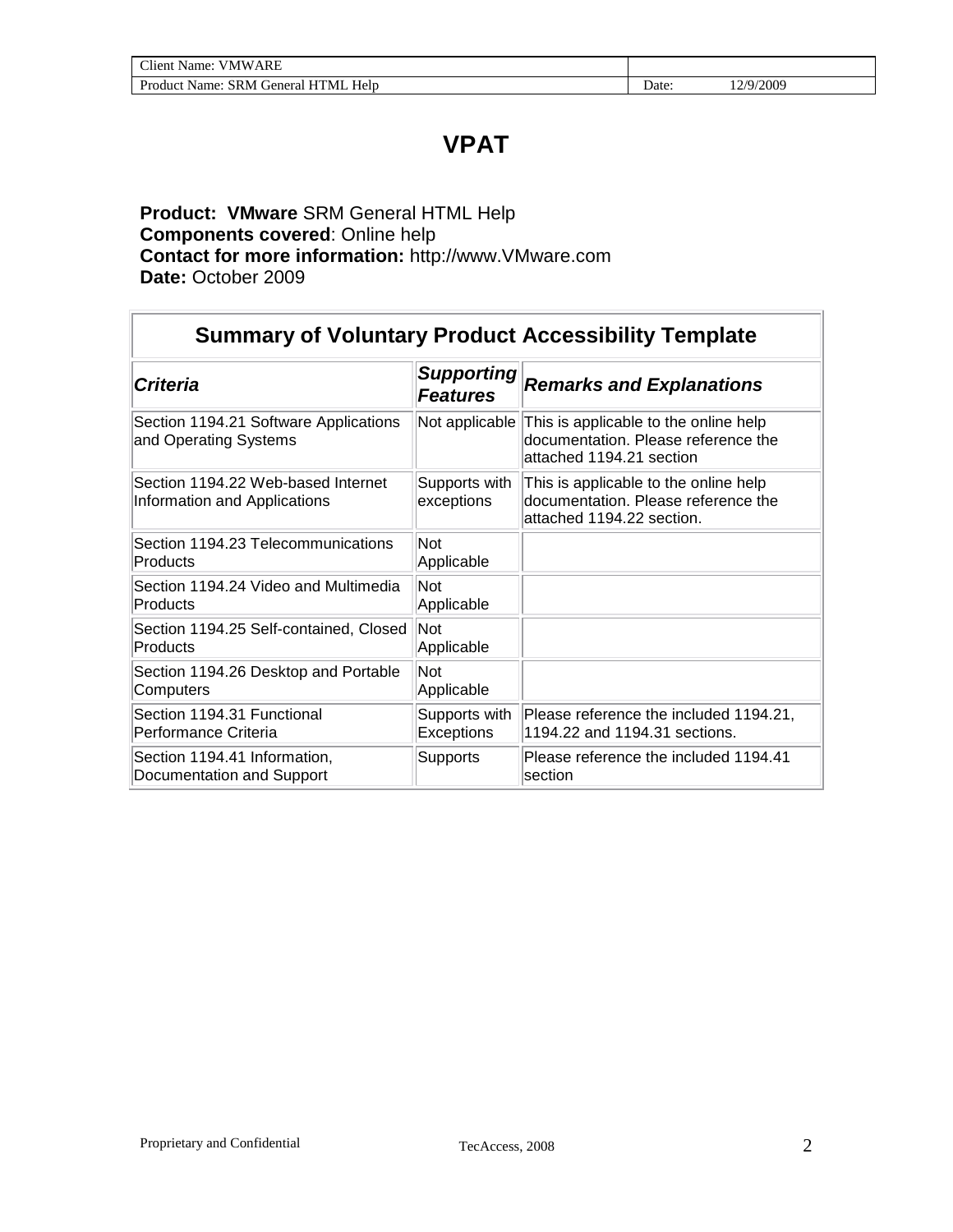| Client Name:<br><b>VMWARE</b>          |       |                   |
|----------------------------------------|-------|-------------------|
| Help<br>Product Name: SRM General HTML | Date: | 12/9/2009<br>ہے ہ |

#### **Explanation of Supporting Features (second column on VPAT)**

| <b>Supports</b>                                                     | Use this language when you<br>determine the product fully<br>meets the letter and intent of the<br>Criteria.                                                                                                                                                                                                                                                |
|---------------------------------------------------------------------|-------------------------------------------------------------------------------------------------------------------------------------------------------------------------------------------------------------------------------------------------------------------------------------------------------------------------------------------------------------|
| <b>Supports with Exceptions</b>                                     | Use this language when you<br>determine the product does not<br>fully meet the letter and intent of<br>the Criteria, but provides some<br>level of access relative to the<br>Criteria.                                                                                                                                                                      |
| <b>Supports through Equivalent Facilitation</b>                     | Use this language when you<br>have identified an alternate way<br>to meet the intent of the Criteria<br>or when the product does not<br>fully meet the intent of the<br>Criteria.                                                                                                                                                                           |
| Supports when combined with Compatible AT                           | Use this language when you<br>determine the product fully<br>meets the letter and intent of the<br>Criteria when used in<br>combination with Compatible AT.<br>For example, many software<br>programs can provide speech<br>output when combined with a<br>compatible screen reader<br>(commonly used assistive<br>technology for people who are<br>blind). |
| <b>Does not Support</b>                                             | Use this language when you<br>determine the product does not<br>meet the letter or intent of the<br>Criteria.                                                                                                                                                                                                                                               |
| <b>Not Applicable</b>                                               | Use this language when you<br>determine that the Criteria do not<br>apply to the specific product.                                                                                                                                                                                                                                                          |
| Not Applicable -<br><b>Fundamental Alteration Exception Applies</b> | Use this language when you<br>determine a Fundamental<br>Alteration of the product would<br>be required to meet the Criteria<br>(see the access board standards<br>for the definition of "fundamental<br>alteration").                                                                                                                                      |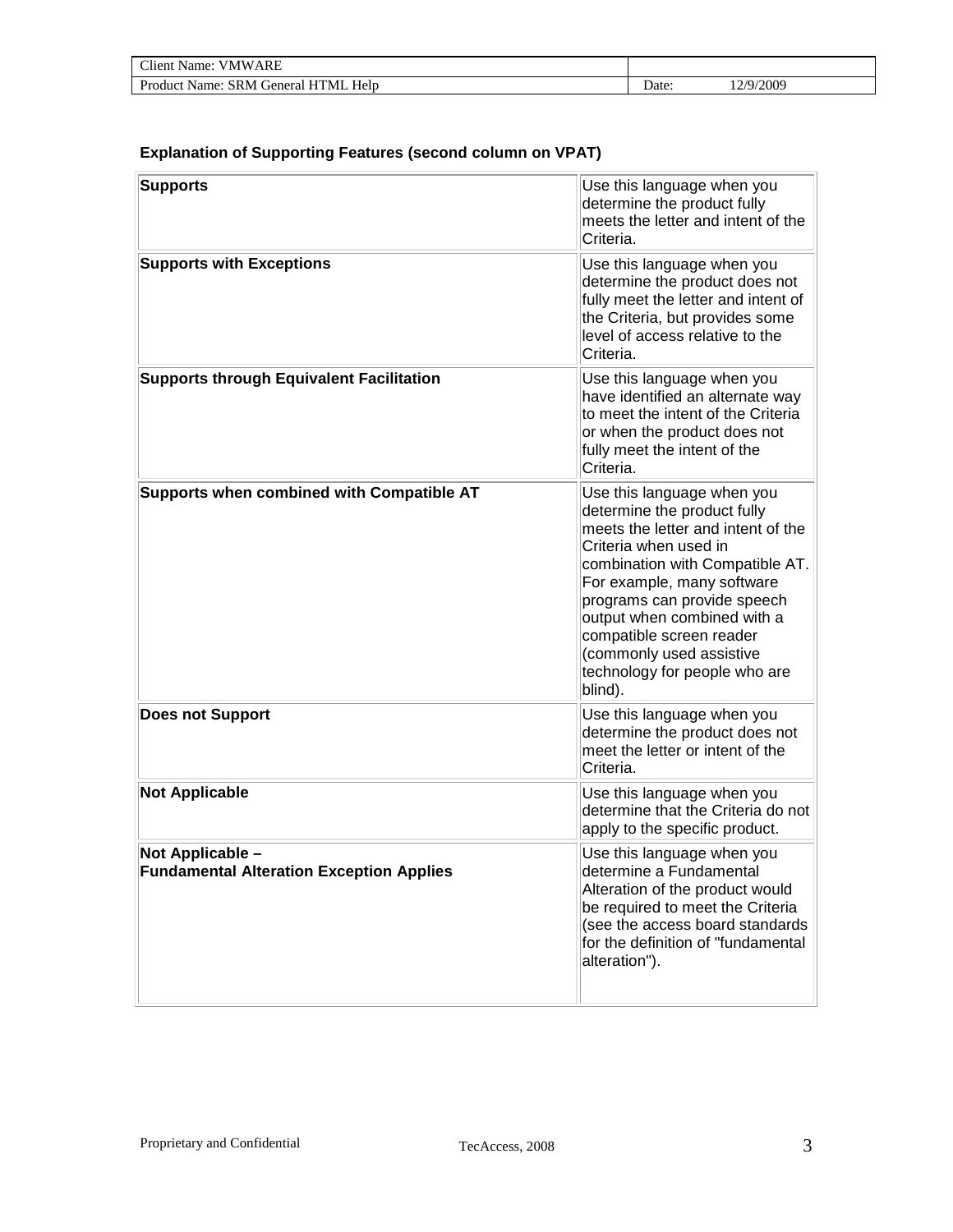| $\sim$ $\cdot$<br>ARE<br>V M W<br>`l1ent<br>√ame:        |       |              |
|----------------------------------------------------------|-------|--------------|
| Product<br>Help<br>'NI<br>General<br>Name:<br><b>SRM</b> | Date: | ⁄2009<br>. . |

| 1194.21 Software Applications and Operating Systems                                                                                                                                                                                                                                                                                                                                                                                                                                                                                                                                            |                                              |                                                                                                                                               |  |
|------------------------------------------------------------------------------------------------------------------------------------------------------------------------------------------------------------------------------------------------------------------------------------------------------------------------------------------------------------------------------------------------------------------------------------------------------------------------------------------------------------------------------------------------------------------------------------------------|----------------------------------------------|-----------------------------------------------------------------------------------------------------------------------------------------------|--|
| <b>Criteria</b>                                                                                                                                                                                                                                                                                                                                                                                                                                                                                                                                                                                | <b>Supporting</b><br><b>Features</b>         | <b>Remarks and explanations</b>                                                                                                               |  |
| (a) When software is designed to run on<br>a system that has a keyboard, product<br>functions shall be executable from a<br>keyboard where the function itself or the<br>result of performing a function can be<br>discerned textually.                                                                                                                                                                                                                                                                                                                                                        | Supports                                     | Application is keyboard accessible.                                                                                                           |  |
| (b) Applications shall not disrupt or<br>disable activated features of other<br>products that are identified as<br>accessibility features, where those<br>features are developed and documented<br>according to industry standards.<br>Applications also shall not disrupt or<br>disable activated features of any<br>operating system that are identified as<br>accessibility features where the<br>application programming interface for<br>those accessibility features has been<br>documented by the manufacturer of the<br>operating system and is available to the<br>product developer. | <b>Supports</b><br>with<br><b>Exceptions</b> | The Web based GUI does not honor or<br>extend all Windows high contrast or large<br>font settings set as accessibility options in<br>Windows. |  |
| (c) A well-defined on-screen indication<br>of the current focus shall be provided<br>that moves among interactive interface<br>elements as the input focus changes.<br>The focus shall be programmatically<br>exposed so that Assistive Technology<br>can track focus and focus changes.                                                                                                                                                                                                                                                                                                       | <b>Supports</b>                              | The web based GUI does provide<br>accurate indicators of focus on the current<br>.Screen.                                                     |  |
| (d) Sufficient information about a user<br>interface element including the identity,<br>operation and state of the element shall<br>be available to Assistive Technology.<br>When an image represents a program<br>element, the information conveyed by<br>the image must also be available in text.                                                                                                                                                                                                                                                                                           | <b>Supports</b><br>with<br><b>Exceptions</b> | The web based GUI does not always<br>present accurate information to the user of<br>Assistive Technology.                                     |  |
| (e) When bitmap images are used to<br>identify controls, status indicators, or<br>other programmatic elements, the<br>meaning assigned to those images shall<br>be consistent throughout an<br>application's performance.                                                                                                                                                                                                                                                                                                                                                                      | <b>Supports</b>                              | Bitmap images are used in a consistent<br>manner.                                                                                             |  |
| (f) Textual information shall be provided<br>through operating system functions for<br>displaying text. The minimum<br>information that shall be made available<br>is text content, text input caret location,                                                                                                                                                                                                                                                                                                                                                                                 | <b>Supports</b><br>with<br><b>Exceptions</b> | See 1194.22(a) for details                                                                                                                    |  |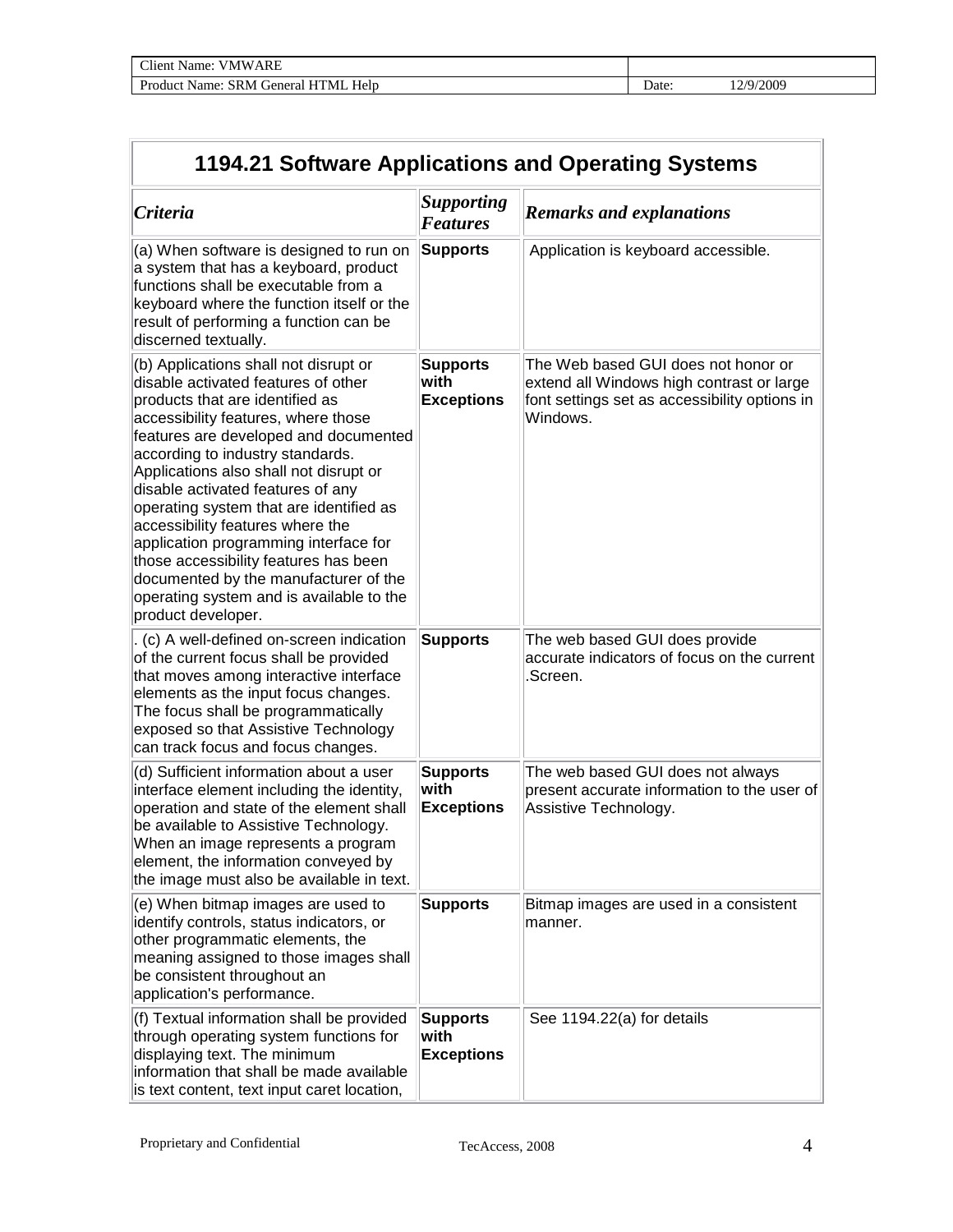| $\gamma$ lient<br><b>ARE</b><br>VMW.<br>Name:                                  |       |              |  |
|--------------------------------------------------------------------------------|-------|--------------|--|
| Help<br><sup>n</sup><br>™M∟<br>-SR M<br>Produc <sup>+</sup><br>ienera<br>Name: | ⊅ate∙ | /2009<br>2/Q |  |

| and text attributes.                                                                                                                                                                                                                                          |                                              |                                                                                                                                                                                                                                                                                                                                                   |
|---------------------------------------------------------------------------------------------------------------------------------------------------------------------------------------------------------------------------------------------------------------|----------------------------------------------|---------------------------------------------------------------------------------------------------------------------------------------------------------------------------------------------------------------------------------------------------------------------------------------------------------------------------------------------------|
| (g) Applications shall not override user<br>selected contrast and color selections<br>and other individual display attributes.                                                                                                                                | <b>Supports</b><br>with<br><b>Exceptions</b> | The Web based GUI does not honor or<br>extend all Windows high contrast or large<br>font settings. See 1194.21(b)                                                                                                                                                                                                                                 |
| (h) When animation is displayed, the<br>information shall be displayable in at<br>least one non-animated presentation<br>mode at the option of the user.                                                                                                      | <b>Not</b><br><b>Applicable</b>              | There is no animation in the application                                                                                                                                                                                                                                                                                                          |
| (i) Color coding shall not be used as the<br>only means of conveying information,<br>indicating an action, prompting a<br>response, or distinguishing a visual<br>element.                                                                                    | <b>Supports</b>                              | This product does not use color coding as<br>the only means to convey information,<br>indicating an action, prompting responses<br>or distinguishing visual elements.                                                                                                                                                                             |
| (j) When a product permits a user to<br>adjust color and contrast settings, a<br>variety of color selections capable of<br>producing a range of contrast levels<br>shall be provided.                                                                         | <b>Not</b><br><b>Applicable</b>              | The Web Based client does not permit a<br>user to adjust color or contrast selections<br>through the product itself. The product<br>inherits some settings from Microsoft<br>Windows which provides a range of<br>contrast levels for applications that allow a<br>user to adjust color and contrast settings<br>see 1194.21(g)                   |
| (k) Software shall not use flashing or<br>blinking text, objects, or other elements<br>having a flash or blink frequency greater<br>than 2 Hz and lower than 55 Hz.                                                                                           | <b>Supports</b>                              | No flashing or blinking text is used in this<br>product.                                                                                                                                                                                                                                                                                          |
| (I) When electronic forms are used, the<br>form shall allow people using Assistive<br>Technology to access the information,<br>field elements, and functionality required<br>for completion and submission of the<br>form, including all directions and cues. | <b>Supports</b><br>with<br><b>Exceptions</b> | When using the Web based GUI not all<br>form fields are accessible to Assistive<br>Technology(AT) For example under the<br>Search Tab the search field is not labeled<br>so the user can tell what should be<br>entered. The user can identify it as a form<br>field but the label does not exist to tell the<br>user what to enter in the field. |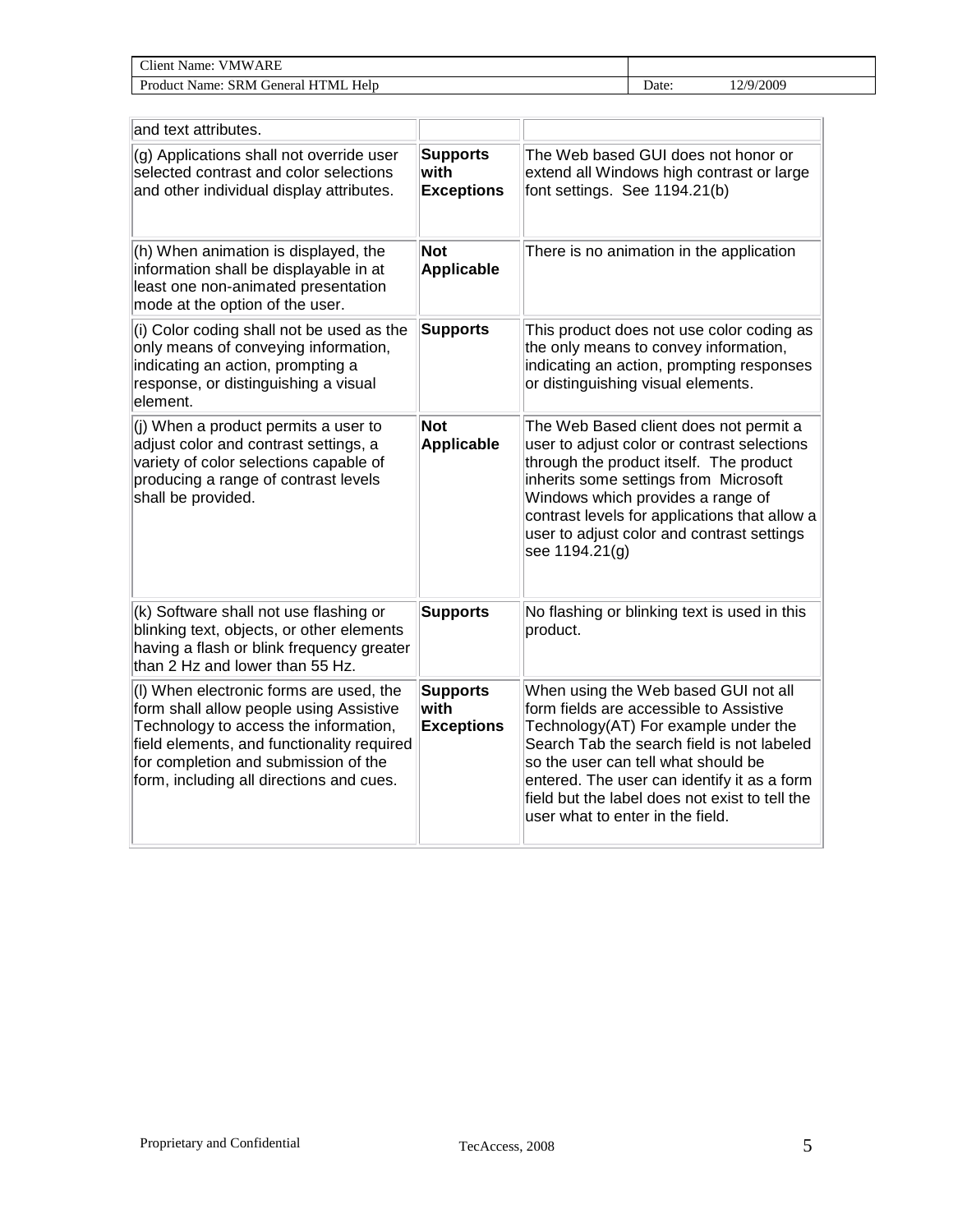| <b>Client Name: VMWARE</b>          |       |           |  |
|-------------------------------------|-------|-----------|--|
| Product Name: SRM General HTML Help | Date: | 12/9/2009 |  |

## **1194.22 Web-based Internet information and applications**

| <b>Criteria</b>                                                                                                                                                                                                                                                                                                    | <b>Supporting</b><br><b>Features</b> | <b>Remarks and</b><br>explanations                                                                      |
|--------------------------------------------------------------------------------------------------------------------------------------------------------------------------------------------------------------------------------------------------------------------------------------------------------------------|--------------------------------------|---------------------------------------------------------------------------------------------------------|
| (a) A text equivalent for every non-text element<br>shall be provided (e.g., via "alt", "longdesc", or<br>in element content).                                                                                                                                                                                     | Supports with<br><b>Exceptions</b>   | All Images do not have<br>Alt attributes.                                                               |
| (b) Equivalent alternatives for any multimedia<br>presentation shall be synchronized with the<br>presentation.                                                                                                                                                                                                     | Not applicable                       | There is no multimedia.                                                                                 |
| (c) Web pages shall be designed so that all<br>information conveyed with color is also<br>available without color, for example from<br>context or markup.                                                                                                                                                          | <b>Supports</b>                      | Color is not used as a<br>sole means of<br>conveying information.                                       |
| (d) Documents shall be organized so they are<br>readable without requiring an associated style<br>sheet.                                                                                                                                                                                                           | <b>Supports</b>                      | The help pages can be<br>read with style sheets<br>disabled. Headings and<br>lists have HTML<br>markup. |
| (e) Redundant text links shall be provided for<br>each active region of a server-side image map.                                                                                                                                                                                                                   | Not applicable                       | Server-side image<br>maps are not used.                                                                 |
| (f) Client-side image maps shall be provided<br>instead of server-side image maps except<br>where the regions cannot be defined with an<br>available geometric shape.                                                                                                                                              | Not applicable                       | Client-side image maps<br>are not used.                                                                 |
| (g) Row and column headers shall be identified Supports<br>for data tables.                                                                                                                                                                                                                                        |                                      | Column headers for<br>data tables have TH<br>tags.                                                      |
| (h) Markup shall be used to associate data<br>cells and header cells for data tables that have<br>two or more logical levels of row or column<br>headers.                                                                                                                                                          | Not applicable                       | Data tables do not have<br>multilevel columns or<br>rows.                                               |
| (i) Frames shall be titled with text that<br>facilitates frame identification and navigation                                                                                                                                                                                                                       | <b>Does Not Support</b>              | Frames are used<br>without meaningful<br>titles.                                                        |
| (j) Pages shall be designed to avoid causing<br>the screen to flicker with a frequency greater<br>than 2 Hz and lower than 55 Hz.                                                                                                                                                                                  | <b>Supports</b>                      | Pages do not flash or<br>blink.                                                                         |
| (k) A text-only page, with equivalent<br>information or functionality, shall be provided to<br>make a web site comply with the provisions of<br>this part, when compliance cannot be<br>accomplished in any other way. The content of<br>the text-only page shall be updated whenever<br>the primary page changes. | Not applicable                       |                                                                                                         |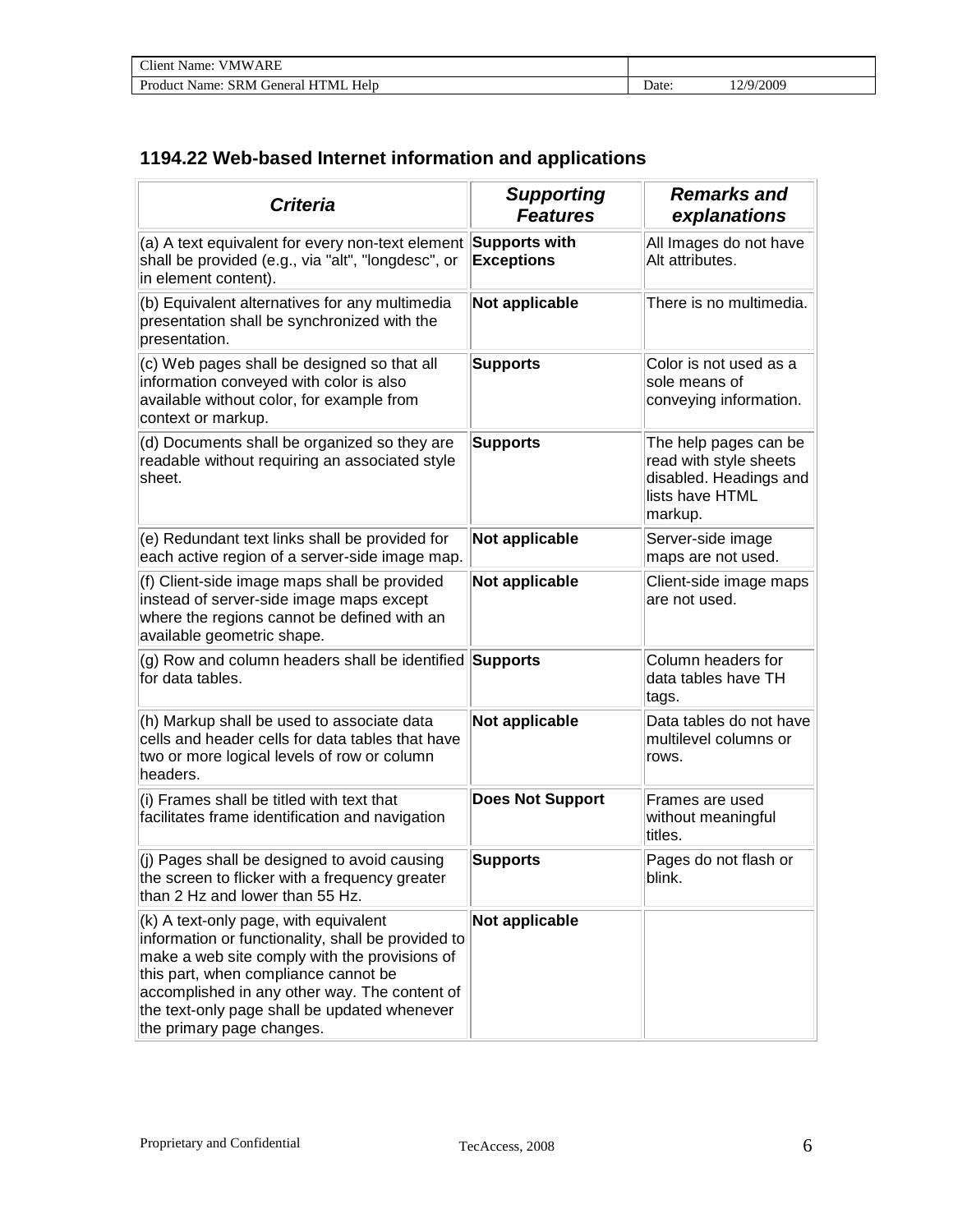| <b>~**</b><br>RE<br>'NIW<br>vame<br>'lıen<br>וו<br>the contract of the contract of the contract of |       |                                                      |
|----------------------------------------------------------------------------------------------------|-------|------------------------------------------------------|
| $\sqrt{ }$<br>TМ<br>Helt<br>Pr.<br>$\cdot$ reners.<br>ame:<br>'N                                   | -bate | /2009<br>'/Q.<br>and the contract of the contract of |

| (I) When pages utilize scripting languages to<br>display content, or to create interface<br>elements, the information provided by the<br>script shall be identified with functional text that<br>can be read by Assistive Technology.                                                     | <b>Supports with</b><br><b>Exceptions</b> | Not all Interfaces are<br>keyboard accessible.                                                                                                                                                                                                                                                                                                                         |
|-------------------------------------------------------------------------------------------------------------------------------------------------------------------------------------------------------------------------------------------------------------------------------------------|-------------------------------------------|------------------------------------------------------------------------------------------------------------------------------------------------------------------------------------------------------------------------------------------------------------------------------------------------------------------------------------------------------------------------|
| (m) When a web page requires that an applet,<br>plug-in or other application be present on the<br>client system to interpret page content, the<br>page must provide a link to a plug-in or applet<br>that complies with §1194.21(a) through (I).                                          | Not applicable                            | Plug-ins are not used.                                                                                                                                                                                                                                                                                                                                                 |
| (n) When electronic forms are designed to be<br>completed on-line, the form shall allow people<br>using Assistive Technology to access the<br>information, field elements, and functionality<br>required for completion and submission of the<br>form, including all directions and cues. | <b>Supports with</b><br><b>Exceptions</b> | When using the Web<br>based GUI not all form<br>fields are accessible to<br>Assistive<br>Technology(AT) For<br>example under the<br>Search Tab the search<br>field is not labeled so<br>the user can tell what<br>should be entered. The<br>user can identify it as a<br>form field but the label<br>does not exist to tell the<br>user what to enter in<br>the field. |
| (o) A method shall be provided that permits<br>users to skip repetitive navigation links.                                                                                                                                                                                                 | <b>Does not Support</b>                   | There are navigation<br>tabs on the screen<br>presented to the user,<br>there is no skip<br>navigation link to take<br>the user to the main<br>content.                                                                                                                                                                                                                |
| (p) When a timed response is required, the<br>user shall be alerted and given sufficient time<br>to indicate more time is required.                                                                                                                                                       | Not applicable                            | There are not timed<br>responses required.                                                                                                                                                                                                                                                                                                                             |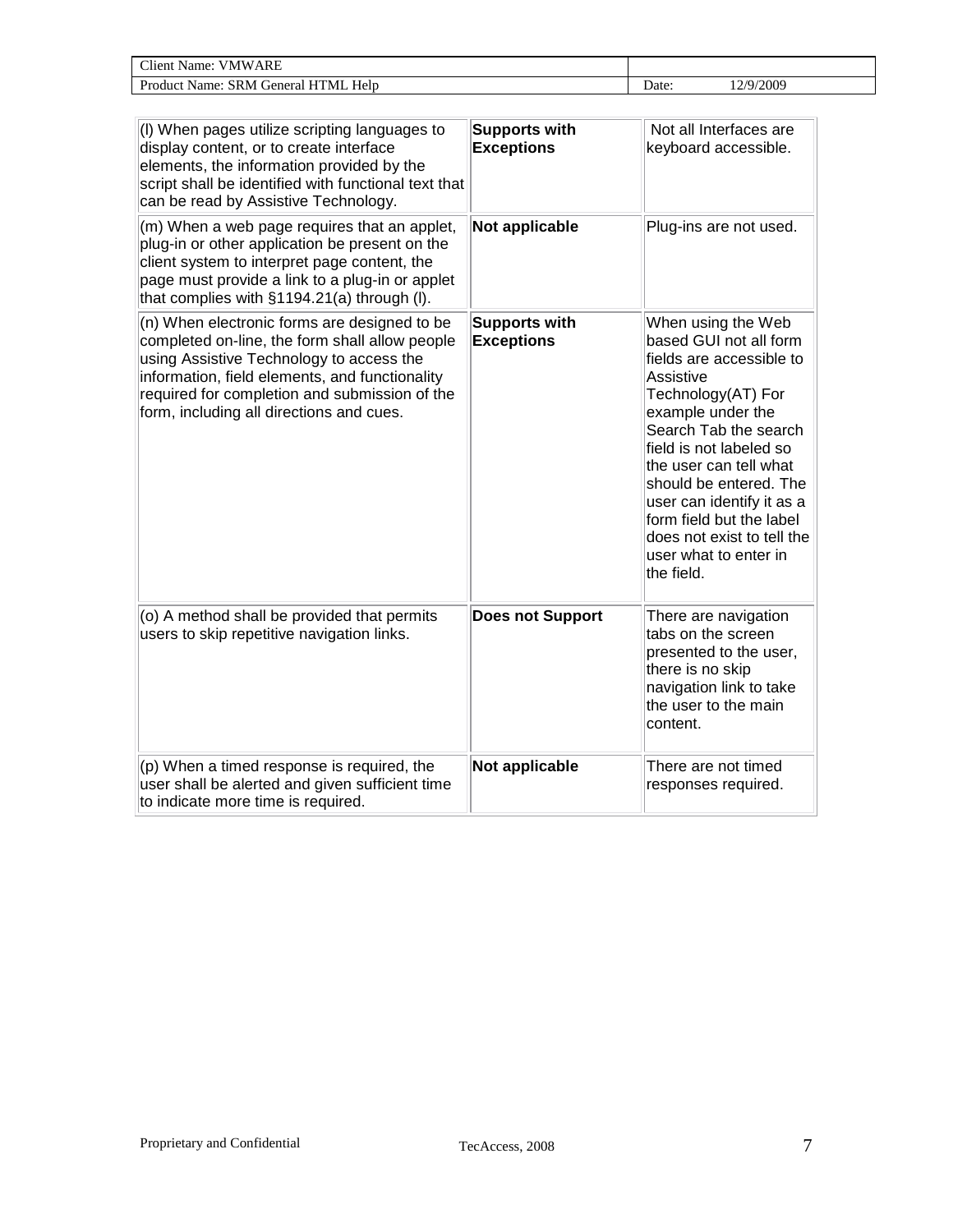| <b>Client Name: VMWARE</b>          |       |           |
|-------------------------------------|-------|-----------|
| Product Name: SRM General HTML Help | Date: | 12/9/2009 |

## **1194.31 Functional performance criteria**

| <b>Criteria</b>                                                                                                                                                                                                                                                                                                                  | <b>Supporting Features</b>                 | <b>Remarks and</b><br>explanations                   |
|----------------------------------------------------------------------------------------------------------------------------------------------------------------------------------------------------------------------------------------------------------------------------------------------------------------------------------|--------------------------------------------|------------------------------------------------------|
| (a) At least one mode of operation and<br>information retrieval that does not require<br>user vision shall be provided, or support for<br>assistive technology used by people who<br>are blind or visually impaired shall be<br>provided.                                                                                        | Supports with Exceptions Reference 1194.22 |                                                      |
| (b) At least one mode of operation and<br>information retrieval that does not require<br>visual acuity greater than 20/70 shall be<br>provided in audio and enlarged print output<br>working together or independently, or<br>support for assistive technology used by<br>people who are visually impaired shall be<br>provided. | Supports with Exceptions Reference 1194.22 |                                                      |
| (c) At least one mode of operation and<br>information retrieval that does not require<br>user hearing shall be provided, or support<br>for assistive technology used by people<br>who are deaf or hard of hearing shall be<br>provided.                                                                                          | <b>Supports</b>                            | Hearing is not required<br>to access content.        |
| (d) Where audio information is important for<br>the use of a product, at least one mode of<br>operation and information retrieval shall be<br>provided in an enhanced auditory fashion,<br>or support for assistive hearing devices<br>shall be provided.                                                                        | Not applicable                             | Audio is not used.                                   |
| (e) At least one mode of operation and<br>information retrieval that does not require<br>user speech shall be provided, or support<br>for assistive technology used by people<br>with disabilities shall be provided.                                                                                                            | <b>Supports</b>                            | User speech is not<br>required to access<br>content. |
| (f) At least one mode of operation and<br>information retrieval that does not require<br>fine motor control or simultaneous actions<br>and that is operable with limited reach and<br>strength shall be provided.                                                                                                                | <b>Supports</b>                            | Interfaces are keyboard<br>accessible.               |